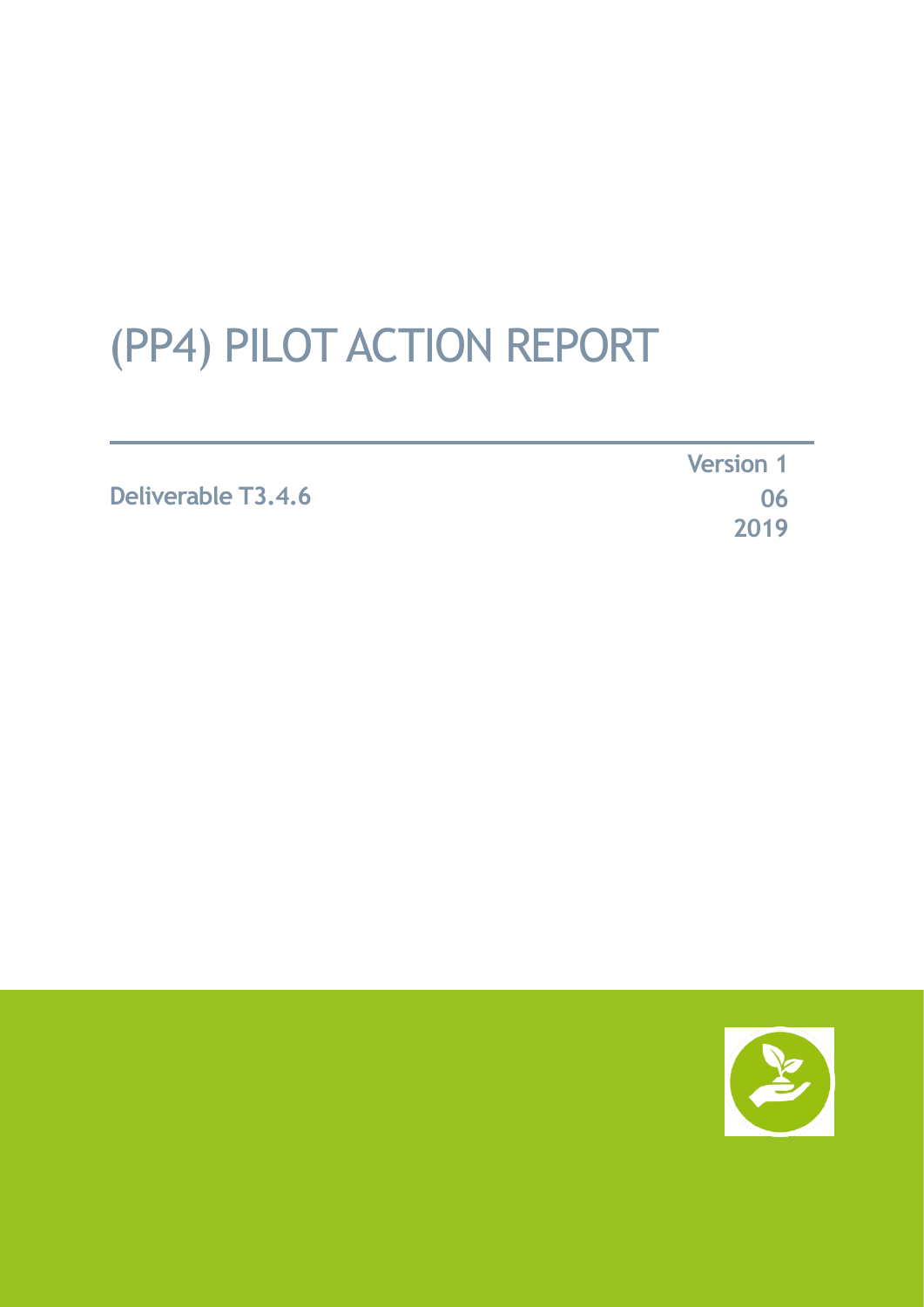



# **Contents**

| 1. Pilot Action Title                             | 2              |
|---------------------------------------------------|----------------|
| 2. Place/area of PA implementation                | 2              |
| 3. Duration of PA implementation                  | $\overline{2}$ |
| 4. Costs related to PA                            | 2              |
| 5. Background and challenges faced                | 3              |
| 6. PA objectives                                  | 3              |
| 7. Activities carried out                         | 4              |
| 8. Technical specifications and solutions tested  | 6              |
| 9. Impact/results/experience                      | 10             |
| 10. Contribution to project objectives            | 11             |
| 11. Transnational added value                     | 11             |
| 12. Compliance with the sustainability principles | 12             |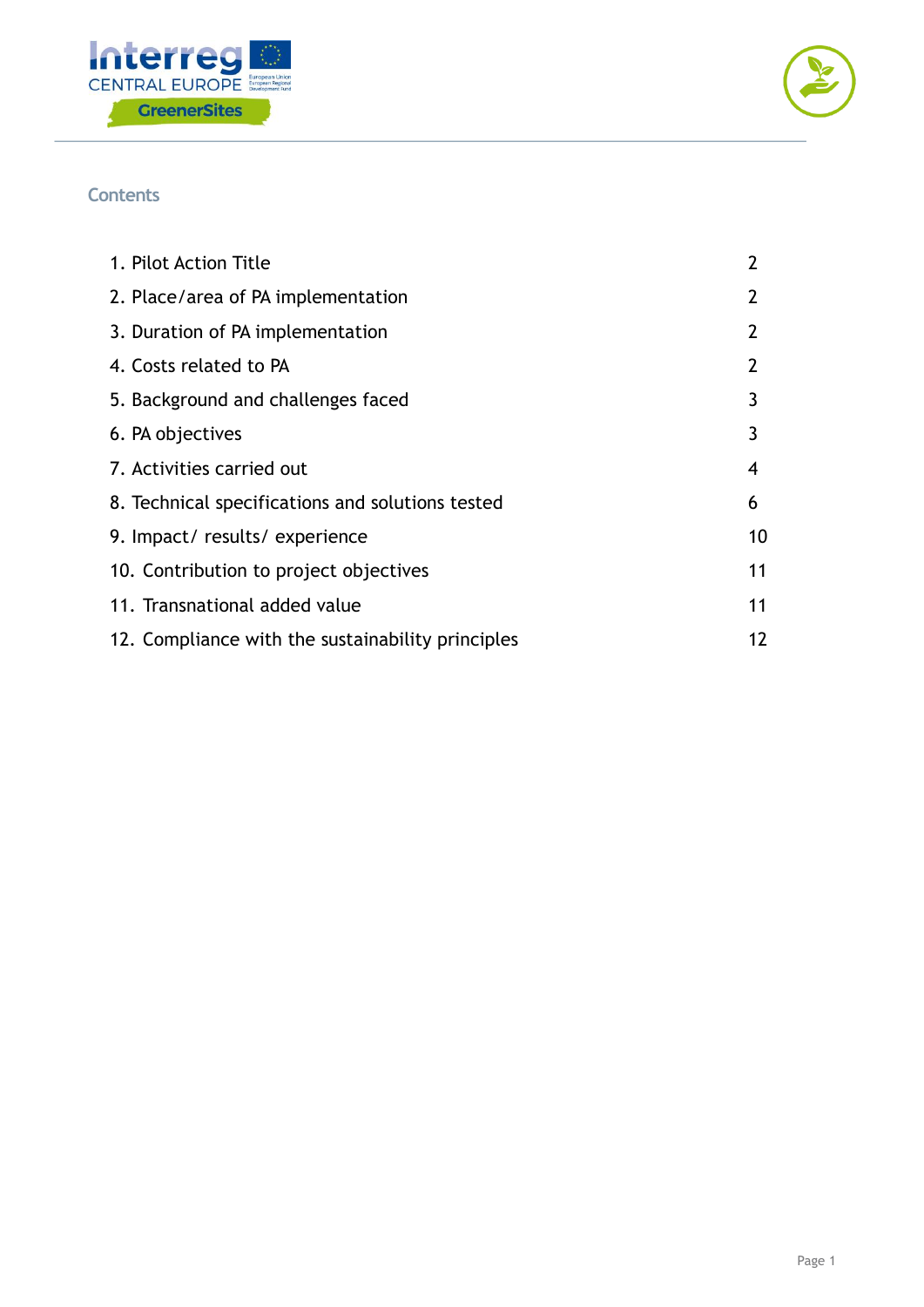



# **1. Pilot Action Title**

# *Brownfield regeneration strategy based on public participation principles*

# **2. Place/area of PA implementation**

The Pilot Area covers the territory of the former heating plant in Nowa Wola Gołębiowska, incorporated to the municipal heating plant Company Radpec S.A., in the north of Radom.

For decades this area have been neglected, creating a landscape of industrial emptiness. At last local authorities jointly decided to prepare a complex revitalization program.



**Picture 1** Heating plant in Radom

## **3. Duration of PA implementation**

First significant research started with CDM Smith examination of surface buildings and ground analysis. The report was published in November of 2017. In March of 2018 the JARS company has completed following research with additional ground analysis and developing two strategies of remediation. The final pilot actions took last three months of the project timespan – creating a local vision in the end of the April of 2019.

## **4. Costs related to PA**

The main costs related to the implementation of the pilot action amounted to approximately 302 308,75 PLN and can be condensed in 6 points.

- 1. Investment analysis and regeneration of areas 97 170 PLN
- 2. Conducting social participation 37 300 PLN
- 3. Development of regeneration methodology, taking into account the methods of remediation of post-industrial area soils area – 42 834,75 PLN
- 4. Analysis of the current situation of post-industrial sites in urban areas of three functional zones: City of Warsaw, the City of Plock and the City of Radom together with the Pionki city area - 28 000 PLN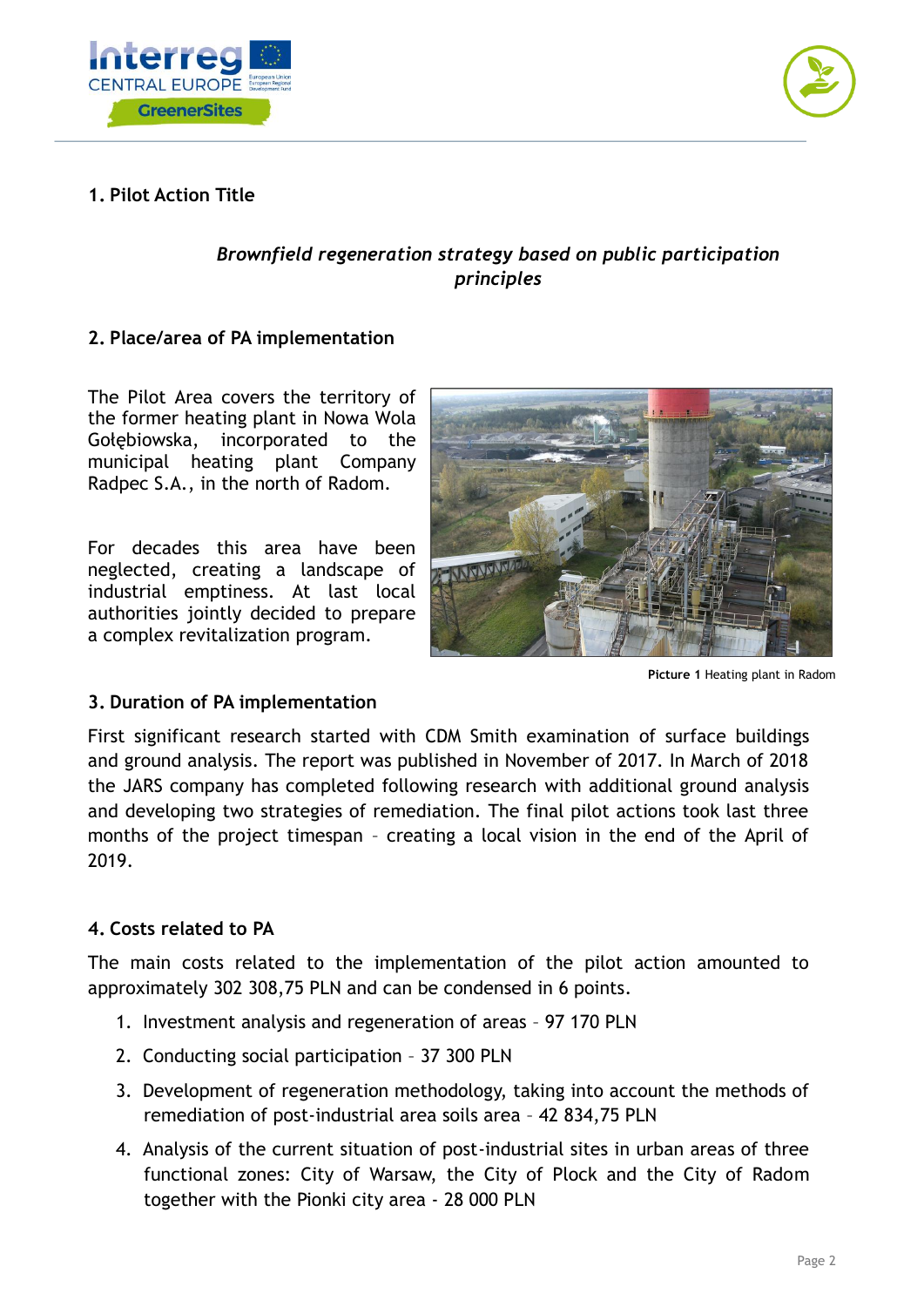



- 5. The model of environmental management and particularly remediation in pilot area – 92 004 PLN
- 6. Pilot Local Event above 5000 PLN

# **5. Background and challenges faced**

A properly prepared and carried out process of adapting the land for investment (including required land reclamation activities and recommended dismantling along with reconstruction of existing land use elements) in connection with the analysis of social and economic risk should ensure safety of future activities in the context of the development of the examined area and whomever assessing it under business conditions.

# **6. PA objectives**

As part of the European GreenerSites project application form, the pilot activities were focused primarily on Radpec district located at Energetyków 16 street in Radom. ARM S.A. has developed a strategy for the regeneration of degraded areas based on specific environmental analysis and research, with particular emphasis on consultation with interested parties and local groups in order to fully rehabilitate the area and restore its social and economic functions.



**Picture 2** Analysed area is located in the northern part of Radom, Radom poviat, Mazowieckie voivodship, in the area of the former combined heating plant Radom located about 6km north-east of the city center, on plots with registration numbers: 9/177, 9/231, 9 / 188, 9/106, 9/103 and 9/110, precinct 0290 Nowa Wola Gołębiowska

The development of the strategy was preceded by a report on soil pollution and a description of the technical condition of buildings in this area, followed by the preparation of post-industrial land reclamation methodology, including reports on the analysis of soil environment quality in the pilot area and the concept of neutralization of possible pollution and some methods of soil remediation.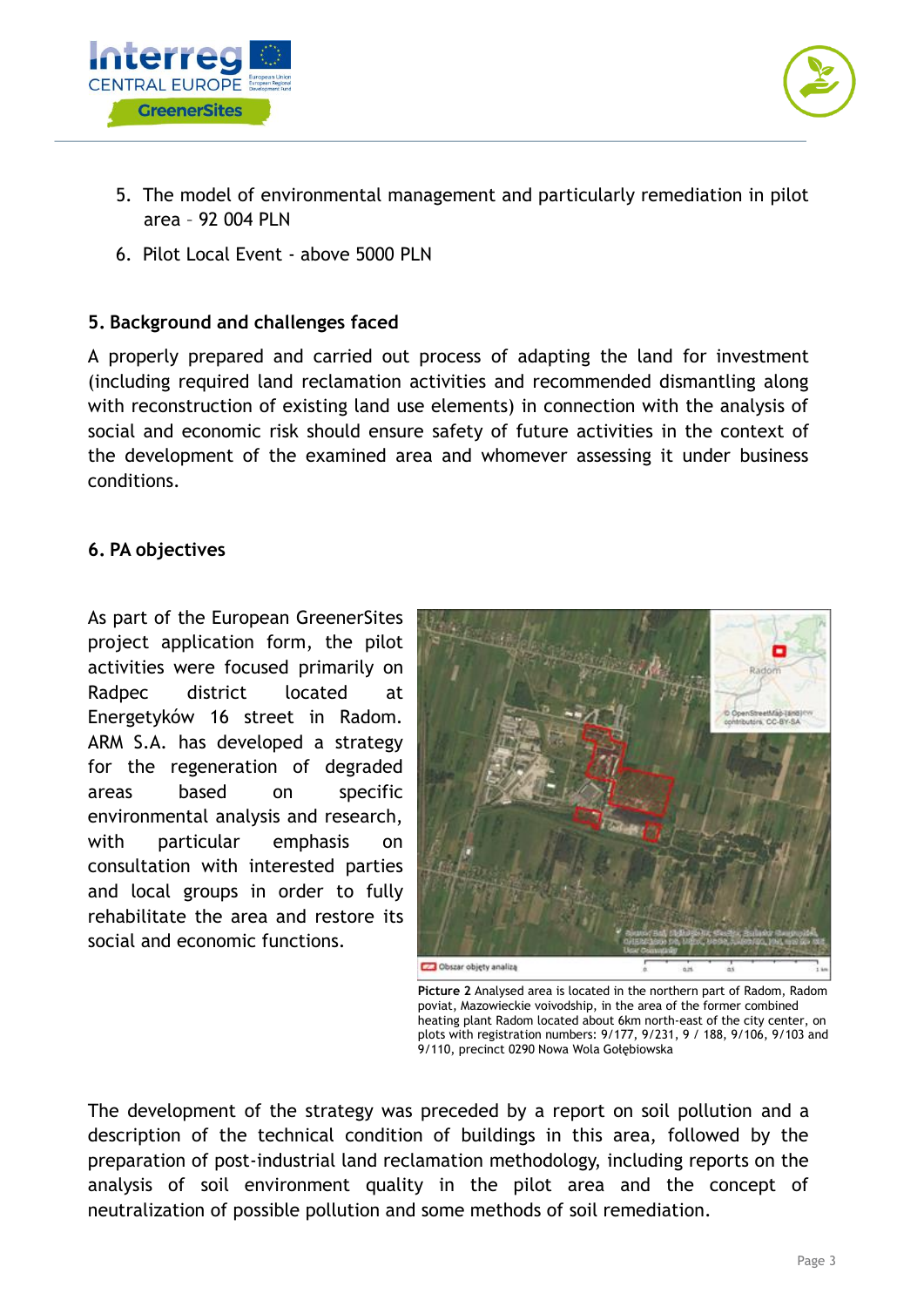



# **7. Activities carried out**

In 2018, public consultations were held regarding the future development of the post-industrial area. During the discussions at the consultation points and during the summary meeting, numerous issues were identified that constituted important conditions in the designing process and subsequent land development.

The consultations did not directly concern the identification of new functions for existing post-industrial facilities. Due to the nature of the issues presented, they were divided into three groups:

- Development of post-industrial area,
- Communication,
- Safety.

## **Land development**

According to meetings participants, the post-industrial area at Energetyków street needs a complex rearrangement and the old buildings should be adapted for new functions. Additionally there is an urgent need for an overall plan of spatial structure of the area with the expanded access to road network.

Residents indicated the urgency to locate industrial activities there, which would not be burdensome for a people living in the surrounding areas.

The social housing estate, according to the participants, should be equipped with additional social infrastructure located outside the housing estate (playgrounds, promenades, security cameras etc.).

The community of Nowa Wola Gołębiowska pointed out the lack of a sufficient number of stores in the neighbourhood. Moreover the meetings unveiled another need – a places within the analysed area for outdoor, green recreation area. Such places are crucial, especially for young people. The older residents pointed out the lack of organized vegetation, where they could spend their free time with nature (park, pond, grove etc.).

The needs to create both meeting places for the elderly and young people were presented and accepted by the authorities. Consequently they will build a modern backyard gardens in the vicinity of the housing estate at Maria Gajl Street. The argument for improving cultural aspects were considered justified whereas the creation of the cultural centre could be the solution.

## **Communication**

During the consultations, opinions repeated numerous times about the need to improve the condition of road infrastructure in the area of Nowa Wola Gołębiowska, Stara Wola Gołębiowska, Energetyków, Maria Gajl and Huta Józefowska streets.

The optimal solution would be improving local, public transport since it combines economic and ecological values (the distance to Radom centre is not that great)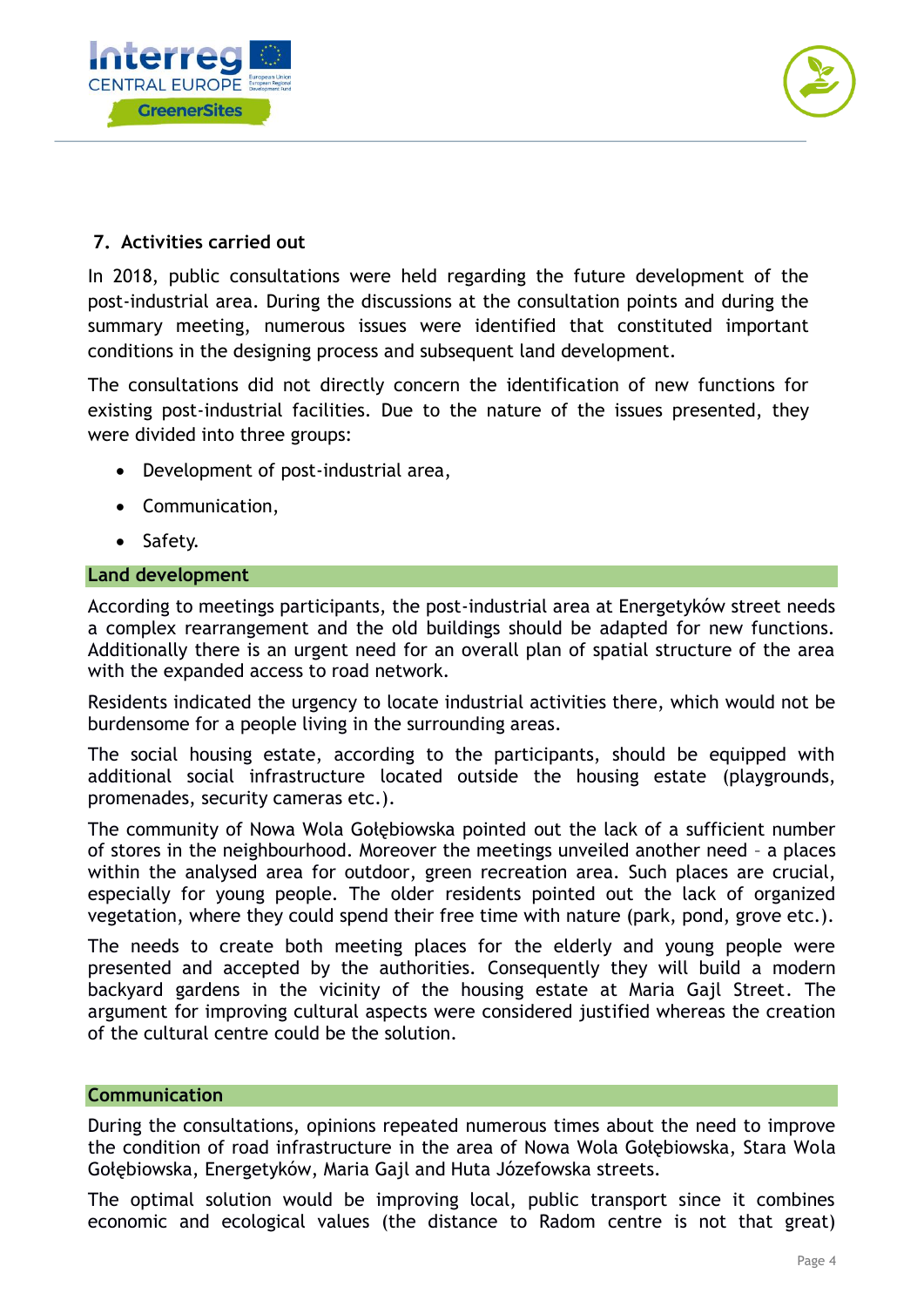



Inhabitants of Huta Józefowska and the areas around Energetyków Street have submitted the idea of building the "Radom North" train stop with a small car park located near the crossing on Stara Wola Gołębiowska Street. This would allow efficient access to the centre of Radom.

The lack of a collision-free junction of the railway line with the road connecting the analysed area with the city centre was indicated as a significant problem. Entrepreneurs pointed out that streets in the industrial zone should be included in the city street system.

## **Security**

Inhabitants of Nowa and Stara Wola Gołębiowska pointed out that the housing estate at Maria Gajl Street is a dangerous and seriously neglected place to live and this state should change as soon as possible. The residents suggested that in the first step there should be installed surveillance cameras.

The lack of pavements for pedestrians and bicycle paths is another threat to the health and safety of residents - particularly children on their way to school. This applies especially to the streets: Mari Gajl, Nowa Wola Gołębiowska, Stara Wola Gołębiowska and Energetyków.

#### **SWOT analysis of the subject area in the context of Radom case:**

The action strategy process focus on achieving the main goals and assumptions from analytical and diagnostic work. Development of the strategy leads to the definition of strategic and operational objectives necessary to achieve the long term values.

To formulate the correct model of the concept strategy for actions aimed at revitalizing areas of the former CHP plant, the SWOT analysis method was used, which helped identify the main internal (strengths and weaknesses) and external conditions (opportunities and threats) relevant to the selection of the development vision of the examined area.

To create a proper conceptual model of actions focused on the revitalization of former heating plant area, the SWOT analysis was used, which allowed identifying the main preconditions, both internal and external, significant to choosing a development vision of the studied area.

The research process itself was carried out in several stages, which consisted of:

1. Developing individual lists of strengths / weaknesses as well as opportunities and threats - each stakeholder independently prepared a list of factors considered by him to be significant from the point of view of developing a vision of the strategy of further actions,

2. Integration of individual lists and development of a SWOT matrix, including the selection of less important factors,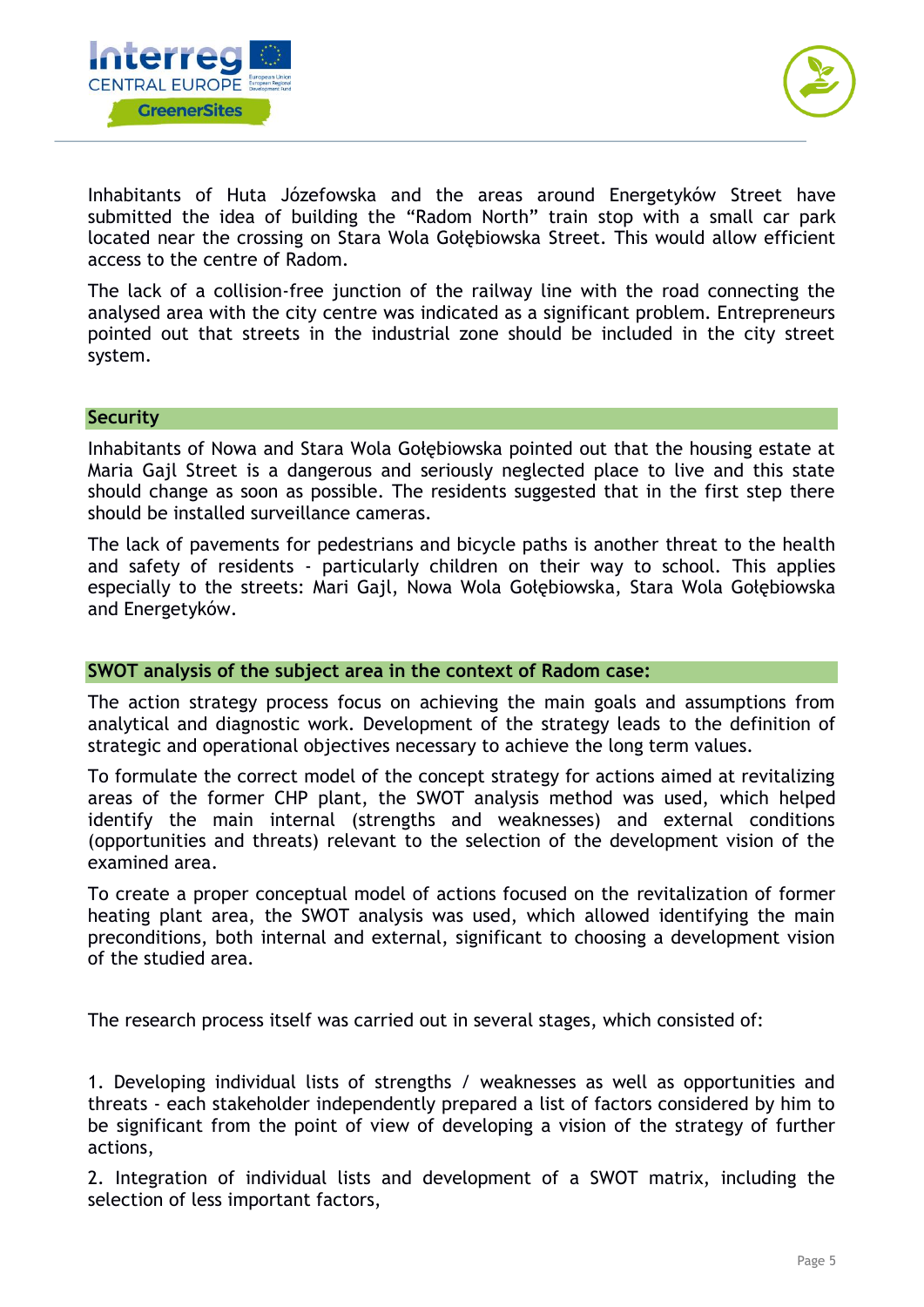



3. The dialogue of participants involved in the research was conducted in the scope of conclusions resulting from the presented integrated list of factors to allow a look at the issues from different points of view,

4. A vision of options for future actions has been developed, including the presentation of preliminary action strategies that should be detailed by land administrators and implemented.

As it was described earlier, the inhabitants of Nowa and Stara Wola Gołębiowska unanimously pointed out that the housing estate at Maria Gajl Street is a place exceptionally in need of quick changes in terms of safety, better communication and general quality of life.

# **8. Technical specifications and solutions tested**

The main technical goal was to develop a regeneration methodology including remediation methods of the post-industrial area at ul. Energetyków 16 in Radom that could be applied to all surroundings. The methodology was developed based on results of earth surface quality tests carried out in two stages:

Stage I - research carried out by CDM Smith Sp. z o.o. including plots No. 9/231, 9/188, 9/106, 9/103, 9/110, located in the vicinity of the former heating plant.

At this stage, an in-depth analysis of the condition of the former heating plant in Radom was carried out in terms of the current state of soil and buildings located in this area in terms of industrial pollution and technical condition. Analysis allowed more detailed identification of threats resulting from condition of the natural environment, waters and impact on the health and life of residents.



**Picture 3** Area of soil-water environment quality tests. Research sections are marked in blue and the drilling holes are marked in red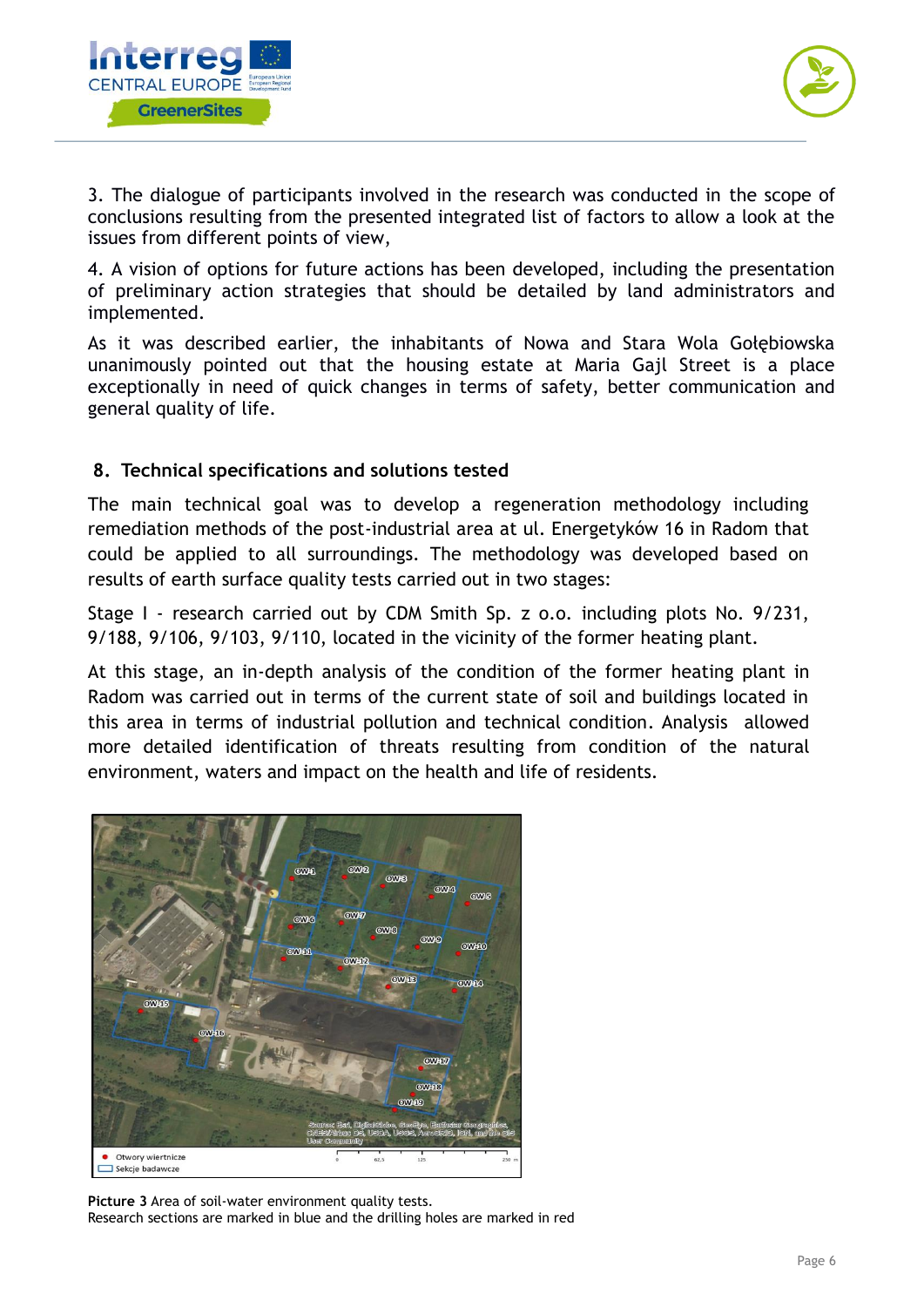



The complete expertise consisted of 5 elements:

- 1. Environmental and technical analysis
- 2. Soil and water environment study
- 3. Assessment of significant risks to human health or the environment
- 4. Assessment of technical condition of the heating plant
- 5. Recommendations on development options

The table below presents a general summary of the area's potential and development possibilities:

| <b>EVALUATED ELEMENTS</b>                    |                                                | POTENTIAL CONSEQUENCES                                    |  |
|----------------------------------------------|------------------------------------------------|-----------------------------------------------------------|--|
| <b>Site characteristics</b>                  |                                                |                                                           |  |
| <b>Administrative location</b>               | Radom, 6km<br>northeast of the<br>city centre  | depending on the purpose of the area                      |  |
| Actual urban land use plan<br>(MPZP)         | no                                             | no terrain functions defined                              |  |
| <b>Planning conditions</b>                   | land to be<br>invested without<br>restrictions | significant development possibilities                     |  |
| Underground infrastructure                   |                                                |                                                           |  |
| electric and tele technical<br>network       | yes                                            | area well connected and equipped                          |  |
| gas network                                  | yes                                            |                                                           |  |
| sanitary network (water<br>supply, sewerage) | yes                                            | with utilities - significant<br>development possibilities |  |
| road and rail network                        | yes                                            |                                                           |  |
| <b>Ground infrastructure</b>                 |                                                |                                                           |  |
| <b>Constructions and</b><br>buildings        | yes                                            | necessity of demolition                                   |  |
| <b>Environmental conditions</b>              |                                                |                                                           |  |
| protected areas                              | no                                             |                                                           |  |
| land morphology                              | very diverse                                   | levelling recommended in most cases                       |  |
| land pollution                               | yes                                            | detailed research, remediation                            |  |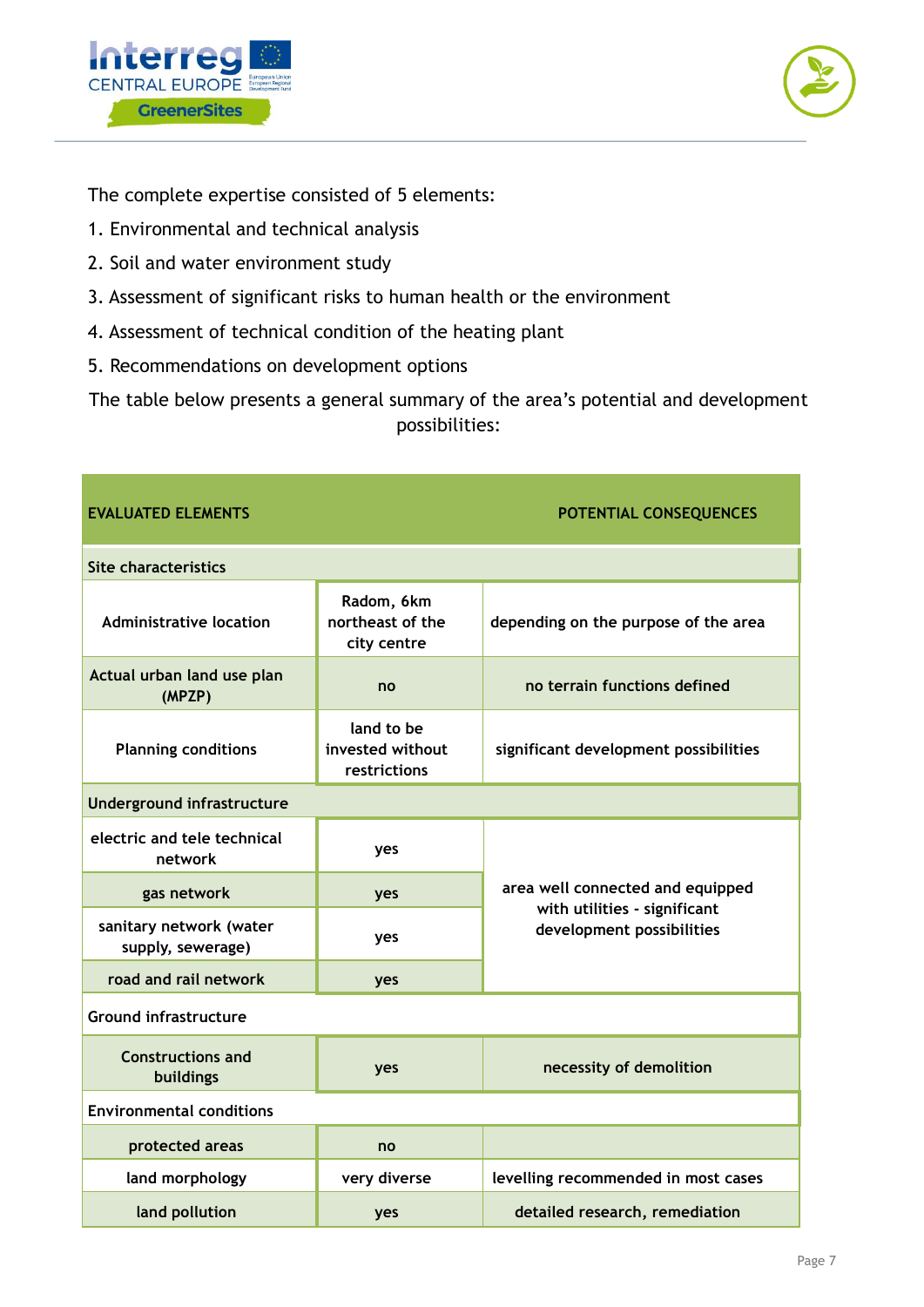



Stage II - research carried out by JARS Sp. z o.o. including plots 9/177, 9/187, 9/105

In the second stage, apart from the research, the accumulated knowledge was collected and two variants of area revitalization were proposed. Both have their pros and cons, but the final choice depends on the local decision maker.

## **Soil regeneration concept - Variant 1**

Assisted self-cleaning: FITOREMEDIATION

## Advantages

- minimal impact on the natural environment and it's aesthetic values,
- simplicity and low hardware requirements,
- small capital expenditure in relation to other treatment methods,
- high efficiency and effectiveness for selected substances.

## Disadvantages

- process duration related to vegetation periods, and thus related with climatic conditions,
- not always satisfactory purification effects (for selected substances and their high concentrations)
- necessity of biomass utilization
- the possibility unplanned introduction of foreign species into local ecosystems, including invasive ones

## **Soil regeneration concept - Variant 2**

Ex-situ method using THERMAL DESORPTION

## Advantages

- fast
- high efficiency of dirt removal combined with a low level of residual dirt
- the possibility of using in relation to soils with a very high concentration of impurities
- the method can be applied to most common impurities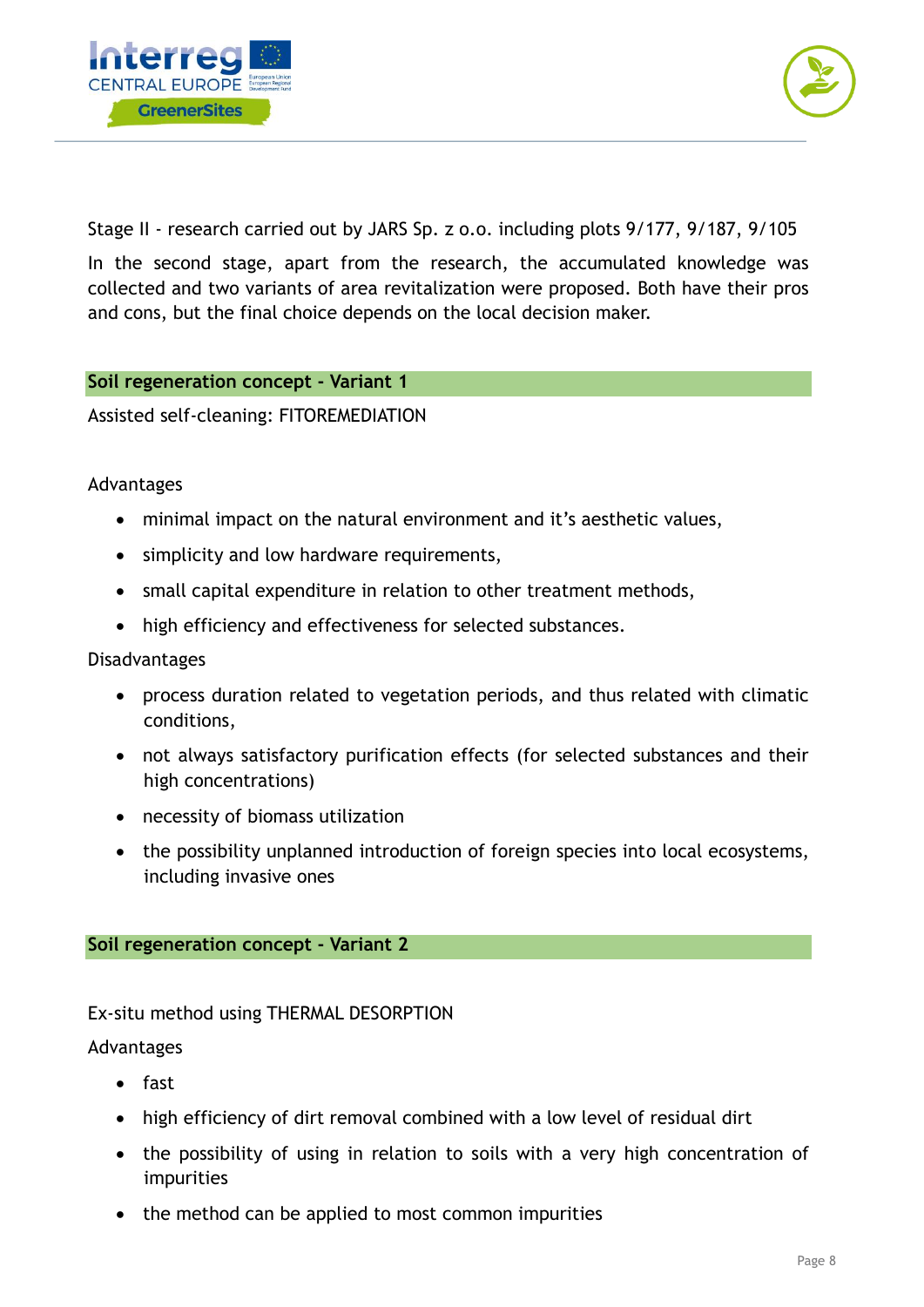



## Disadvantages

- the need for extraction contaminated soil / the need to use specialized installations
- low throughput of mobile installations installed at the place of pollution
- high capacity of stationary installations, but the resulting necessity of conducting ex-situ remediation
- very high costs
- complete destruction of soil biological activity

Due to the low values of the substance concentration in the surface soil layer, which slightly exceeded the permissible values specified for group I soils, there was a

proposal not to carry out works related to soil replacement and ex situ remediation. Due to relatively low pollution and high soil potential for self-cleaning of petroleum substances, natural bioremediation will be the most appropriate from a natural but also economic point of view, possibly supported by in situ phytoremediation.

In order to intensify phytoremediation, contaminated sections at the beginning of the growing season can be fed with species well accumulating and metabolizing petroleum substances, such as plantago lanceolata and white clover Trifolium repens.



**Picture 4** Area where exceedances of oil derivatives were found. Empty brackets – Research sections without exceeds Filled brackets - Sections in which the petroleum substance was exceeded Other – borders of registration plots

These species are adapted to moderate light, resistant to periodic water shortages, for which sandy or loamy soils are the habitat. It was advised to periodically carry out care treatments consisting of mowing herbaceous vegetation and removing biomass.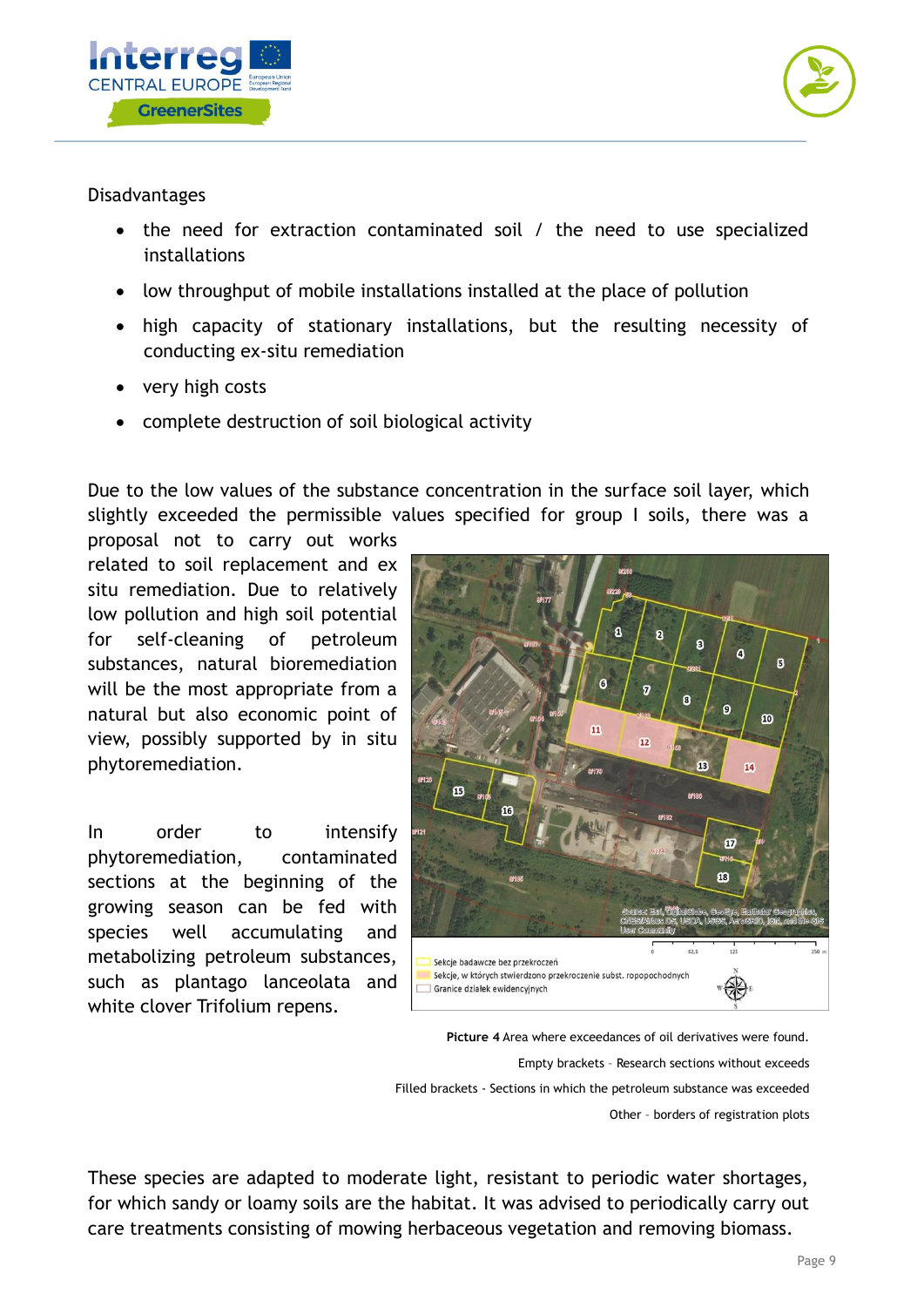



In the situation that the land development project within the registration plot 9/177 assumes the construction of a different building than the existing one, as well as a different layout of communication routes, and thus interference in the surface layer of soil, it is possible to perform remediation by the ex situ method, by partial replacement contaminated land, as well as by covering contaminated land, in accordance with the design assumptions of the new land development, which takes into account the zoning of the area for residential and commercial buildings without the possibility of agricultural and recreational use.

The estimated volume of removed earth masses is: Area of the former heating plant - 3778 m3 Areas located in the vicinity example of the state of  $\sim$  3750 m3 TOTAL: 7528 m3 ≈ 13 550 Mg

Estimated cost of remediation by the EX-SITU method - 680 000 PLN

The costs of implementing the full Variant I (Phytoremediation) were not possible to accurately estimate, due to the natural limitations of this method (e.g. plant acceptance, pace of cleansing, vegetation periods associated with weather fluctuations). However, the cost of the process should fluctuate around PLN 200,000, constituting the main economic argument for choosing this option.

# **9. Impact/ results/ experience (how many target groups/ stakeholders were reached, pilot events**

The areas included in the former Radom Heating Plant ("Północ") allow to consider several concepts of their development, including revitalization, which are considered by the interested groups that influence the future course of action.

The main goal of revitalizing the degraded area was to change the existing functions, adapt the area and the existing facilities for other purposes. The nature of the analysed area, especially its current functions, location, communication with the rest of the city, availability of basic technical infrastructure point to two main directions of revitalization activities: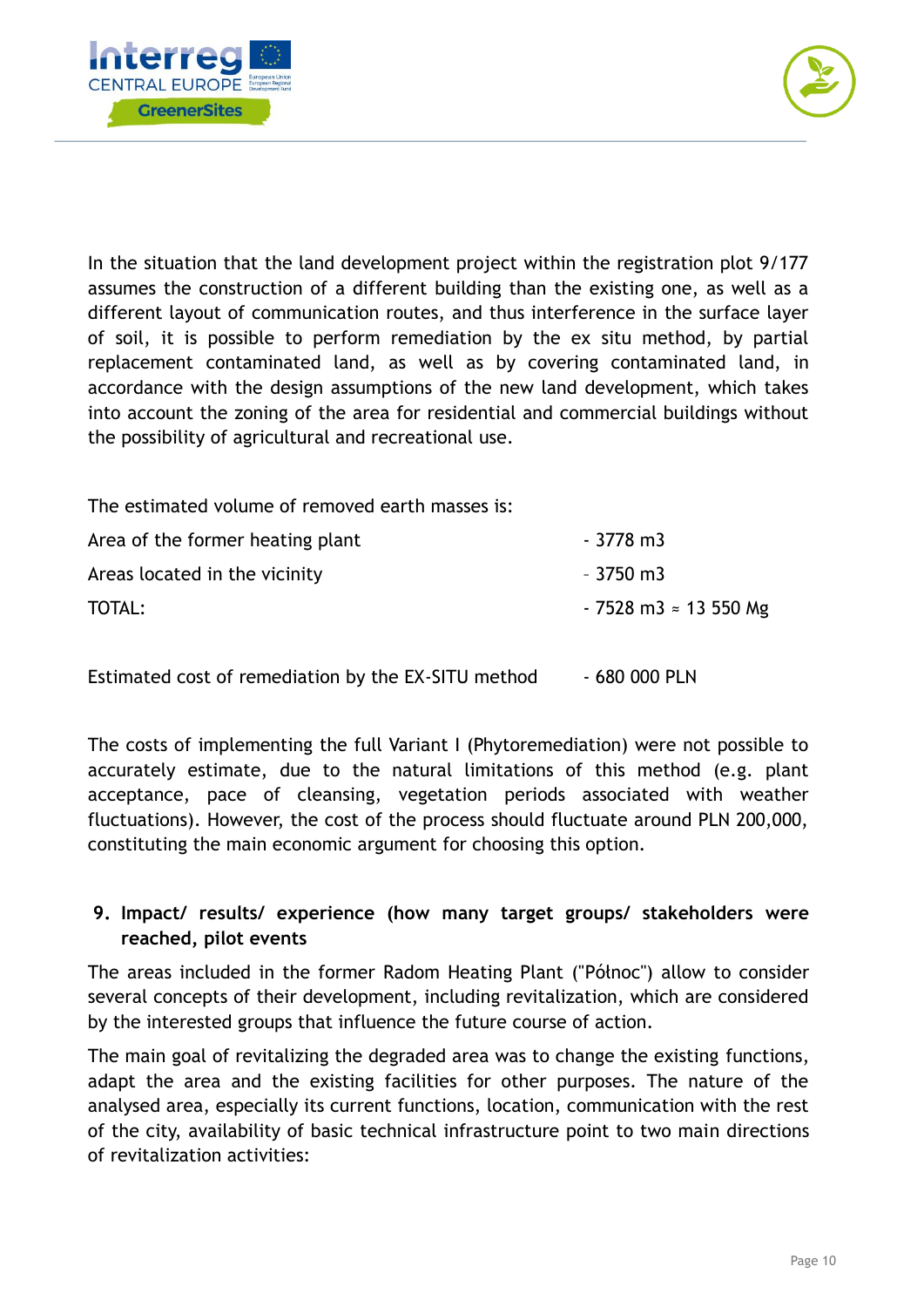



- Restoration of the production function in the entire analysed area, which is consistent with the currently applicable Study of Conditions and Directions of Spatial Development.
- The second possible direction of revitalization assumes the introduction of an industrial function for the greater part of the analysed area, and a service function for the rest, including the location of public facilities and areas, such as, for example, a public recreational area with all required elements: sport infrastructure for youth, vegetation sites for the rest. Even more complex solution would be additionally building local entrepreneurship centre for the development of professional skills. The last, most expensive and risky option would be revitalizing several buildings and readapting area on cultural, social and business level.

# **10. Contribution to project objectives**

The pilot action at the heating plant in Radom positively contributed to the overall achievement of the project's goal, and in particular the specific goal of providing valuable solutions for degraded areas, rehabilitation by identifying more appropriate financial, regulatory and environmental rehabilitation instruments and presenting land management proposals. The proposed solutions may have a positive impact on the environment for the City of Radom and other entities and may contribute to



greater efficiency in managing brownfield sites in accordance with the principle of sustainable economic, environmental and social development.

# **11. Transnational added value - how PA contributed to other activities implemented by the project & added value for partners**

ARMSA benefitted from the joint implementation of project activities acquiring useful knowledge of brownfield management during the different training opportunity provided within the project: training seminars, study visits, and pilot site visits. At the same time, the City of Radom offered their partners different occasions for knowledge and good practices' exchange. The results from the pilot action can be